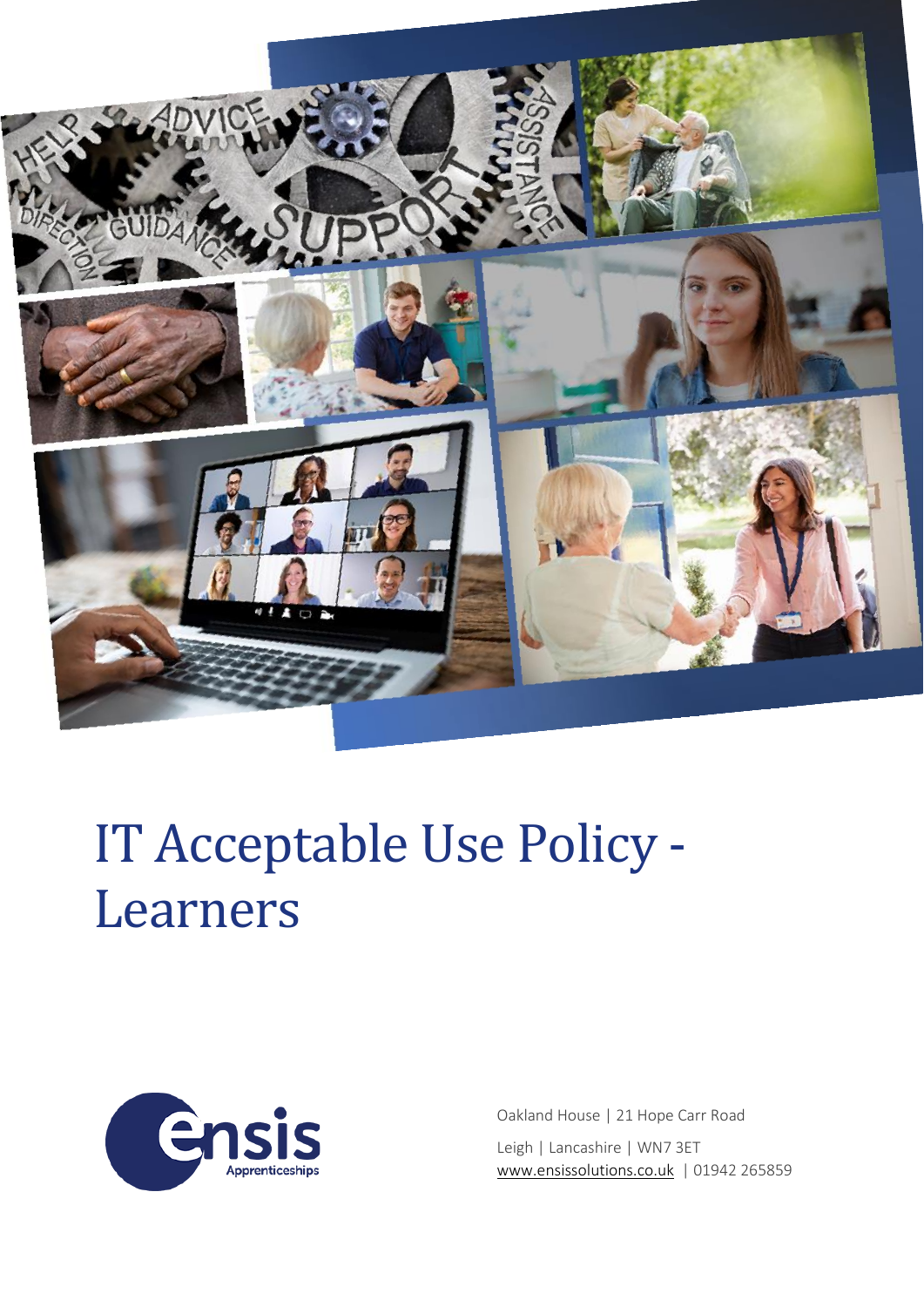

# Introduction

As a learner Ensis provides you with access to a range of ICT equipment/software to support your learning, to help you develop your skills for the future, and become confident in the use of ICT.

## Terms of Use

These guidelines apply to all computers, mobile devices, software and data within Ensis; or belonging to Ensis but located elsewhere. It includes the use of any learning platforms such as BKSB/One File etc.. It covers remote access from outside of Ensis, regardless of which device is used to make the connection e.g. personal computer at home, mobile phone. These resources are provided on the understanding that they are not misused in a way that will interfere with, disrupt or prevent anyone from legitimately using Ensis resources.

You may use your personal laptop or other mobile device to connect to the Ensis online sites but you must ensure that the appropriate anti-virus / anti-malware protection is installed.

Use of ICT facilities is subject to the provisions of:

- The Data Protection Act 1998,
- Copyright, Designs and Patents Act 1988
- Protection from Harassment Act 1997
- Communications Act 2003, Malicious Communications Act 1988
- Public Order Act 1986
- Obscene Publications Act 1959 and 1964
- Protection of Children Act 1978
- Sexual Offences Act 2003
- Sex Offences Act 2003 Memorandum of Understanding and the Computer Misuse Act 1990

#### What you may use Ensis systems for

Ensis systems are provided for purposes related to your Ensis course only. For any other use you will need to ask permission from your tutor or supervisor. You will be allocated a personal login only after completion of all enrolment procedures.

- Use of the Internet Use of the Internet should be for research and finding sites that help in the completion of Ensis work. Any sites that require payment for services should not be accessed. Should unsuitable sites be accessed inadvertently, please inform the appropriate member of staff.
- Social Networking sites Social networking sites e.g. Facebook are blocked on the majority of PCs in Ensis unless a tutor has specifically asked for them to be used as an integral part of your course.

Please Note: when using such sites do not share your details with anyone you do not know.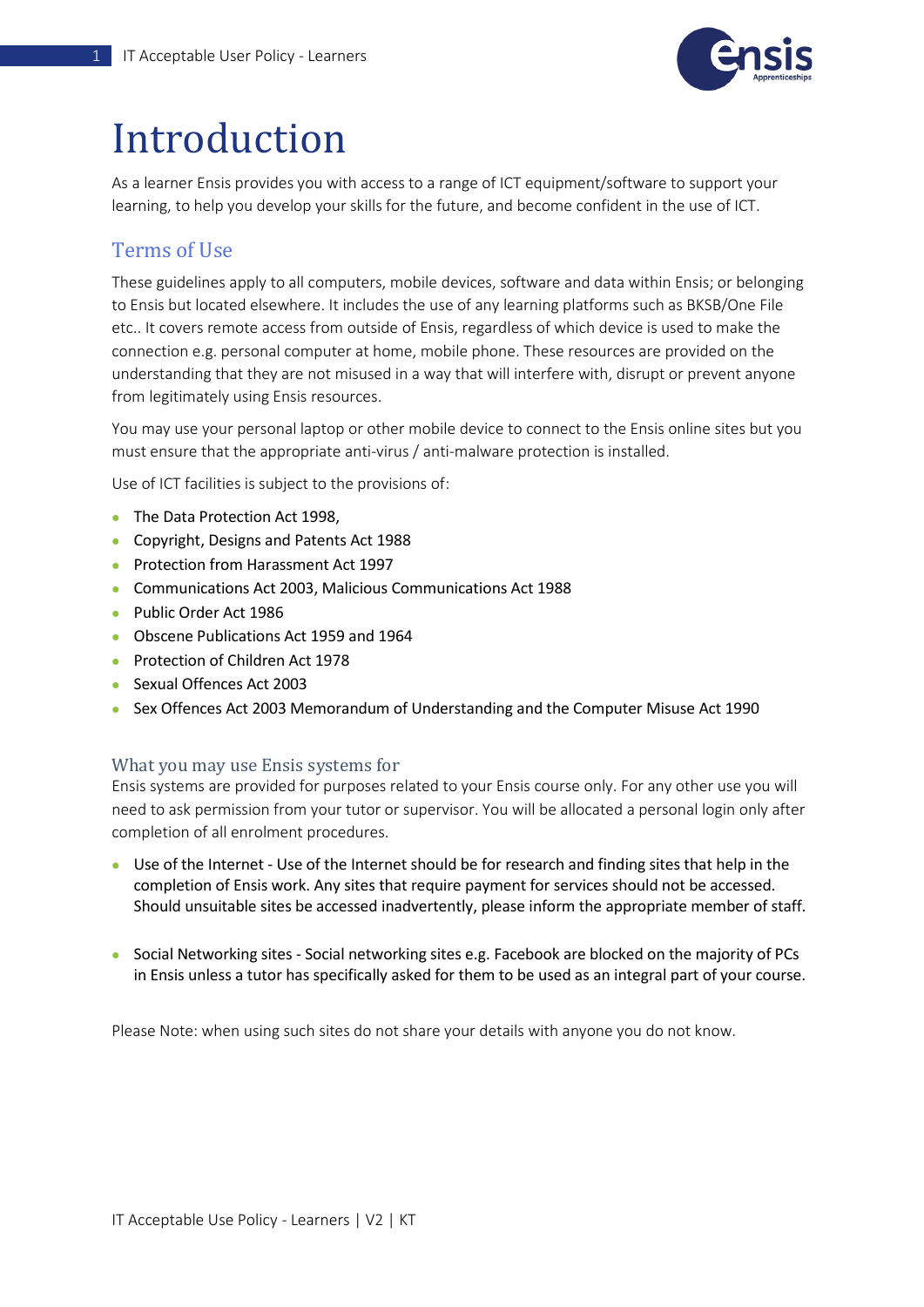

#### What you may NOT use Ensis systems for

Creating, copying, sending, storing, displaying or receiving of:

- Any offensive, obscene or indecent images, data or other material
- Material which is designed or likely to cause upset, annoyance, inconvenience or needless anxiety.
- Material which could be considered menacing, discriminatory, harassing, bullying, fraudulent or confidential/private
- Material that is for 'leisure activity' (e.g. playing games) unless this is an integral part of the course
- Material that infringes the copyright of another person, including unlicensed or illegal software

#### You must not create, run, send, store or transmit

- Defamatory or libellous material
- Unsolicited commercial or advertising material
- Inappropriate material to any other network users or distribution lists that wastes network resources
- Personal resources e.g. photographs, music

#### You must not:

- Use other people's passwords or log in identities
- Change, copy, corrupt or destroy any other users' data
- Deliberately introduce 'viruses', 'worms', 'Trojans' or other harmful or nuisance programs or files on to Ensis systems
- Enable access to any non Ensis members without permission
- Install, remove or copy software
- Change screen savers, workstation configurations
- Disconnect cables on equipment or connect other devices to any PC
- Record images without the explicit consent of the individual(s) captured in the photograph or video.
- These images must not be used in an inappropriate context.

Ensis reserves the right to define all terms (e.g. 'offensive', 'menacing', 'indecent', 'defamatory' and 'libellous') in light of current legal and best industry practice standards.

Please Note: it is ILLEGAL to view indecent images of children – therefore, do not open any file that you suspect may contain such images. If you do receive suspicious files report it to your tutor.

### Monitoring and Restrictions

Ensis has systems in place that monitor all Internet activity for breaches in the areas outlined above. If there is any reasonable belief that any of the regulations in this document are being broken (or criminal activities being undertaken), then these will be brought to the attention of Ensis staff. Ensis will then order the examination of Internet activity, email messages or network account data, in line with legal guidelines and in certain circumstances the police could be contacted.

For security and legal purposes Ensis can access all data generated when users access/use Ensis systems, and any attempt to engage in activities with the aim of bypassing security or monitoring procedures (e.g. proxies) will be considered in breach of this agreement.